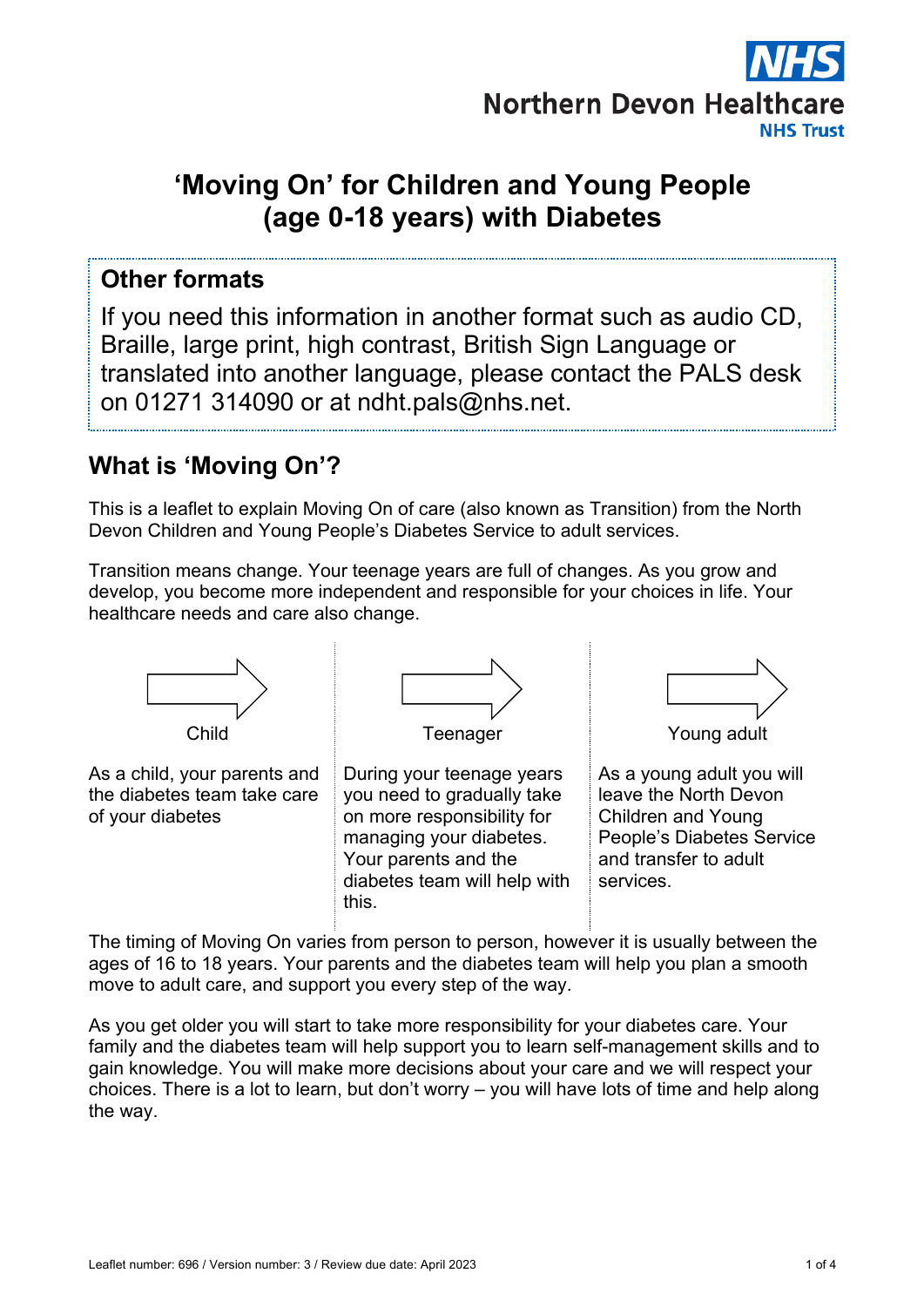### **Top tips for Moving On**

- 1. Learn how to manage your diabetes. Become skilled at testing and tracking your blood glucose, and adjusting your insulin.
- 2. Ask and answer questions about your diabetes and how it is treated.
- 3. Learn the names of your insulin types and other medications, why you need them, how much and how often.
- 4. Meet with diabetes team members by yourself. You can invite your family to come in at the end, if you wish.
- 5. Keep track of hospital appointments and prescriptions.
- 6. Keep in touch with your feelings. Managing change can be stressful at times. It can help to talk to someone you trust or keep a journal.
- 7. Spend time thinking about what you want in the future. Set some short-term goals that will help you get there and give you confidence.
- 8. Make healthy eating and physical activity a part of your daily life.
- 9. Learn how illness affects you and what to do when you are unwell.

#### **Topics to find out about**

It is really important to ask your family and your diabetes team if you have any questions about your diabetes. Topics might include:

- Driving
- Staying away from home overnight
- Career choices and finances
- Relationships and family planning
- Tattoos and body piercings
- Puberty and menstruation
- Sex and pregnancy
- Alcohol, smoking and drugs
- University life
- Sport and excercise

There are also a range of organisations and charities that may be able to help, including the North Devon Juvenile Diabetes Group and Diabetes UK. The diabetes team can point you in the right direction.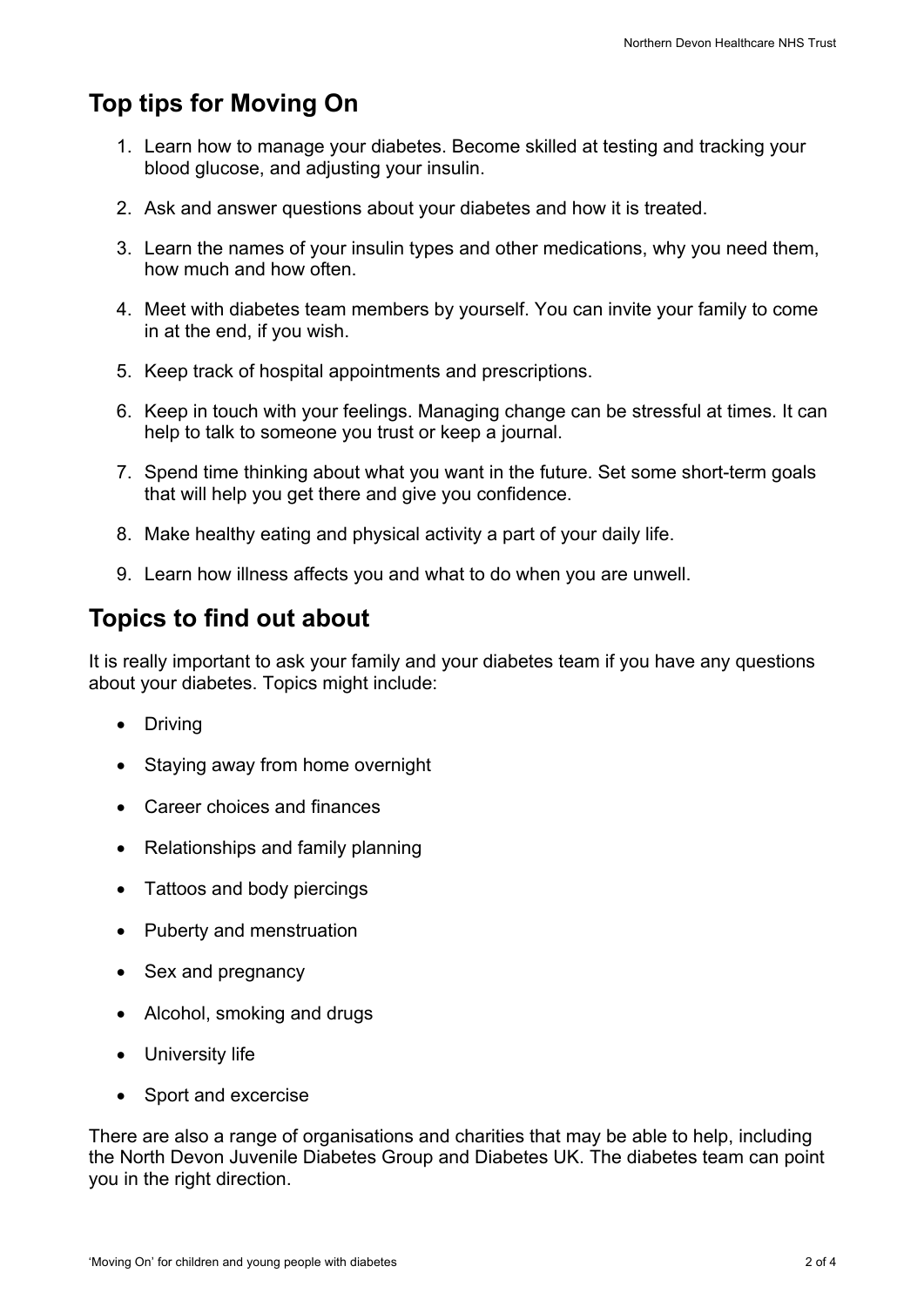### **How is Moving On arranged**

The process is illustrated on this flowchart:



#### **Moving On group education sessions**

You will be given the opportunity to attend a group education session. Each session will last 3 hours e.g. 9am-12noon. Staff attending will include members of the paediatric and the adult diabetes teams. They will be based outside of the hospital and will have up to 6 young people per session. The topics discussed will be chosen by the young people, and they will be sent a list of topics beforehand for consideration. There is also an opportunity for individual time with the staff including routine checks such as HbA1c, height and weight.